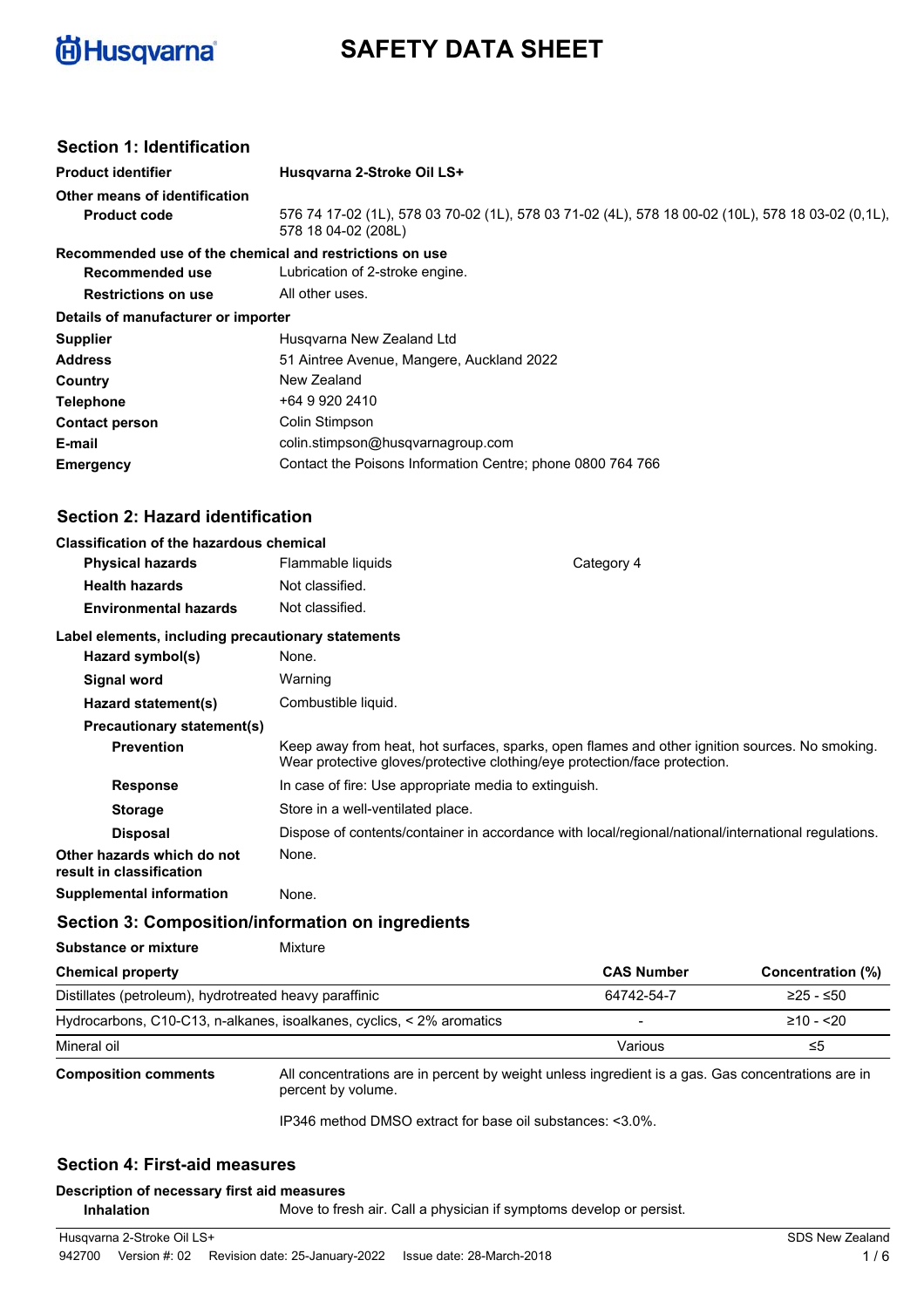| As attained to the fluid the construction         |                                                                                                                           |
|---------------------------------------------------|---------------------------------------------------------------------------------------------------------------------------|
| <b>Medical attention and special</b><br>treatment | Provide general supportive measures and treat symptomatically. Keep victim under observation.<br>Symptoms may be delayed. |
| Symptoms caused by exposure                       | Direct contact with eyes may cause temporary irritation.                                                                  |
| Personal protection for first-aid<br>responders   | Ensure that medical personnel are aware of the material(s) involved, and take precautions to<br>protect themselves.       |
| Ingestion                                         | Rinse mouth. Get medical attention if symptoms occur.                                                                     |
| Eye contact                                       | Rinse with water. Get medical attention if irritation develops and persists.                                              |
| <b>Skin contact</b>                               | Wash off with soap and water. Get medical attention if irritation develops and persists.                                  |

## **Section 5: Fire-fighting measures**

| <b>Extinguishing media</b>                 | Water fog. Foam. Dry chemical powder. Carbon dioxide (CO2).                                   |
|--------------------------------------------|-----------------------------------------------------------------------------------------------|
| <b>Extinguishing media to avoid</b>        | Do not use water jet as an extinguisher, as this will spread the fire.                        |
| <b>HAZCHEM Code Number</b>                 | None.                                                                                         |
| Specific hazards during fire<br>fighting   | During fire, gases hazardous to health may be formed.                                         |
| <b>Special fire fighting</b><br>procedures | Move containers from fire area if you can do so without risk.                                 |
| <b>Protection of fire-fighters</b>         | Self-contained breathing apparatus and full protective clothing must be worn in case of fire. |
| <b>Hazards from combustion</b><br>products | Fumes, smoke, carbon monoxide and other products of incomplete combustion.                    |
| <b>Specific methods</b>                    | Use standard firefighting procedures and consider the hazards of other involved materials.    |

### **Section 6: Accidental release measures**

#### **Personal precautions, protective equipment and emergency procedures**

| For non-emergency<br>personnel                           | Do not touch damaged containers or spilled material unless wearing appropriate protective<br>clothing.                                                                                                                                            |
|----------------------------------------------------------|---------------------------------------------------------------------------------------------------------------------------------------------------------------------------------------------------------------------------------------------------|
| For emergency responders                                 | Keep unnecessary personnel away. Use personal protection recommended in Section 8 of the<br>SDS.                                                                                                                                                  |
| <b>Environmental precautions</b>                         | Avoid discharge into drains, water courses or onto the ground.                                                                                                                                                                                    |
| Methods and materials for<br>containment and cleaning up | The product is immiscible with water and will spread on the water surface.                                                                                                                                                                        |
|                                                          | Large Spills: Stop the flow of material, if this is without risk. Dike the spilled material, where this is<br>possible. Absorb in vermiculite, dry sand or earth and place into containers. Following product<br>recovery, flush area with water. |
|                                                          | Small Spills: Wipe up with absorbent material (e.g. cloth, fleece). Clean surface thoroughly to<br>remove residual contamination.                                                                                                                 |

Never return spills to original containers for re-use. For waste disposal, see section 13 of the SDS.

### **Section 7: Handling and storage**

| Precautions for safe handling   | Do not cut, weld, solder, drill, grind, or expose containers to heat, flame, sparks, or other sources<br>of ignition. Avoid breathing mist or vapour. Avoid contact with eyes, skin, and clothing. Provide<br>adequate ventilation. Wear appropriate personal protective equipment. Observe good industrial<br>hygiene practices. |
|---------------------------------|-----------------------------------------------------------------------------------------------------------------------------------------------------------------------------------------------------------------------------------------------------------------------------------------------------------------------------------|
| Conditions for safe storage,    | Store in original tightly closed container. Store away from incompatible materials (see section 10 of                                                                                                                                                                                                                             |
| including any incompatibilities | the SDS).                                                                                                                                                                                                                                                                                                                         |

### **Section 8: Exposure controls/personal protection**

| <b>Control parameters</b>           | Follow standard monitoring procedures.                                                                  |                   |                     |
|-------------------------------------|---------------------------------------------------------------------------------------------------------|-------------------|---------------------|
| <b>Occupational exposure limits</b> |                                                                                                         |                   |                     |
|                                     | New Zealand. WES. (Workplace Exposure Standards)                                                        |                   |                     |
| <b>Product</b>                      | Type                                                                                                    | Value             | <b>Form</b>         |
| Oil mist, mineral                   | <b>STEL</b>                                                                                             | $10 \text{ mg/m}$ | Mist.               |
|                                     | <b>TWA</b>                                                                                              | $5 \text{ mg/m}$  | Mist.               |
| US. ACGIH Threshold Limit Values    |                                                                                                         |                   |                     |
| <b>Product</b>                      | <b>Type</b>                                                                                             | Value             | <b>Form</b>         |
| Oil mist, mineral                   | <b>TWA</b>                                                                                              | $5 \text{ mg/m}$  | Inhalable fraction. |
|                                     | Australia. National Workplace OELs (Workplace Exposure Standards for Airborne Contaminants, Appendix A) |                   |                     |
| <b>Product</b>                      | <b>Type</b>                                                                                             | <b>Value</b>      |                     |
| Oil mist, mineral                   | <b>TWA</b>                                                                                              | $5 \text{ mg/m}$  |                     |
|                                     |                                                                                                         |                   |                     |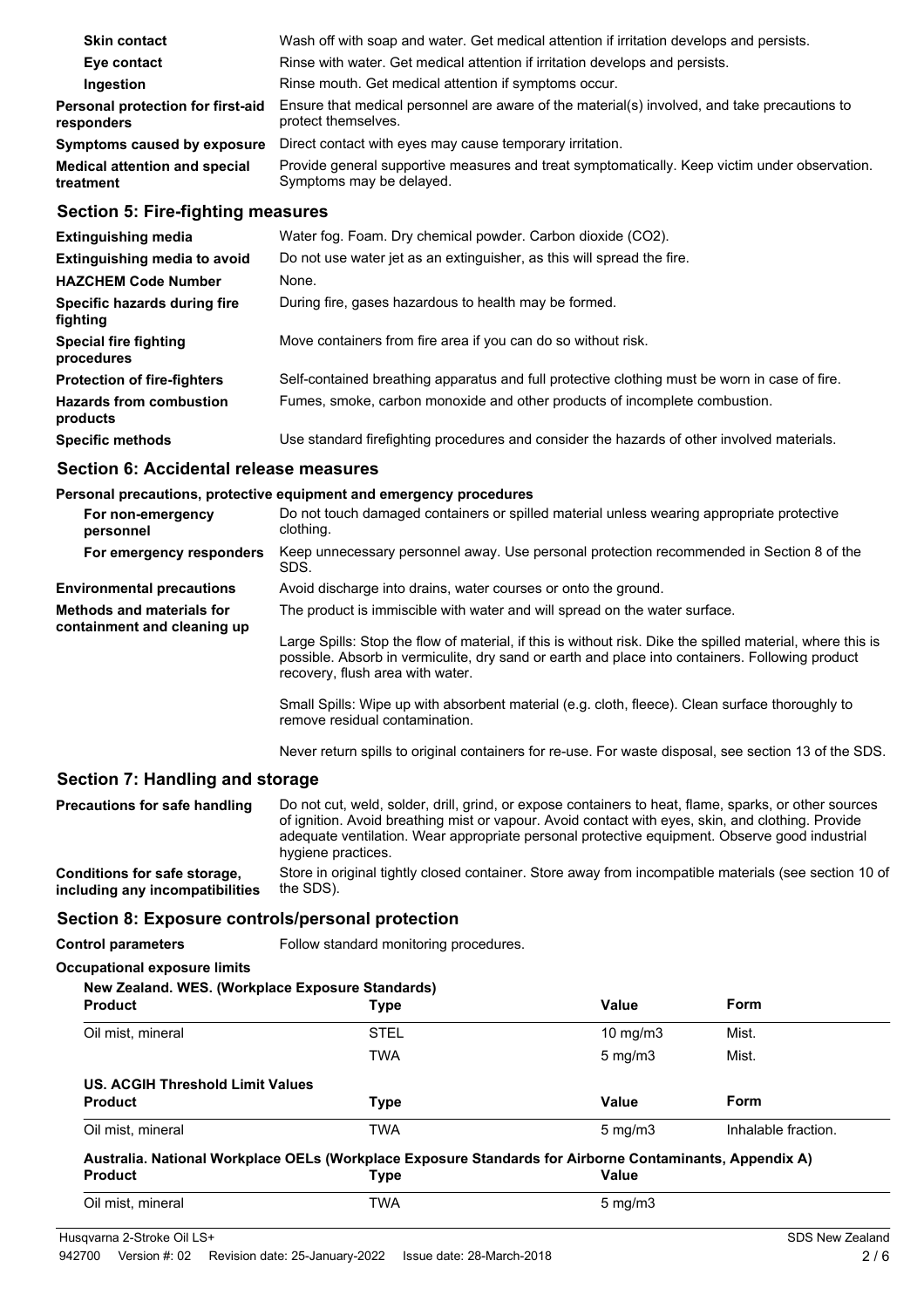| <b>Biological limit values</b>      | No biological exposure limits noted for the ingredient(s).                                                                                                                                                                                                                                                                                                                                             |
|-------------------------------------|--------------------------------------------------------------------------------------------------------------------------------------------------------------------------------------------------------------------------------------------------------------------------------------------------------------------------------------------------------------------------------------------------------|
| Appropriate engineering<br>controls | Good general ventilation (typically 10 air changes per hour) should be used. Ventilation rates<br>should be matched to conditions. If applicable, use process enclosures, local exhaust ventilation,<br>or other engineering controls to maintain airborne levels below recommended exposure limits. If<br>exposure limits have not been established, maintain airborne levels to an acceptable level. |
|                                     | Individual protection measures, for example personal protective equipment (PPE)                                                                                                                                                                                                                                                                                                                        |
| Eye/face protection                 | Wear safety glasses with side shields (or goggles).                                                                                                                                                                                                                                                                                                                                                    |
| <b>Skin protection</b>              |                                                                                                                                                                                                                                                                                                                                                                                                        |
| <b>Hand protection</b>              | Wear appropriate chemical resistant gloves. Glove material: Nitrile rubber. Use gloves with<br>breakthrough time of 60 minutes. Minimum glove thickness 0.17 mm.                                                                                                                                                                                                                                       |
| <b>Other</b>                        | Wear appropriate chemical resistant clothing.                                                                                                                                                                                                                                                                                                                                                          |
| <b>Respiratory protection</b>       | In case of inadequate ventilation or risk of inhalation of vapours, use suitable respiratory<br>equipment with combination filter.                                                                                                                                                                                                                                                                     |
| <b>Thermal hazards</b>              | Wear appropriate thermal protective clothing, when necessary.                                                                                                                                                                                                                                                                                                                                          |
| <b>Hygiene measures</b>             | Always observe good personal hygiene measures, such as washing after handling the material<br>and before eating, drinking, and/or smoking. Routinely wash work clothing and protective<br>equipment to remove contaminants. Contaminated work clothing should not be allowed out of the<br>workplace.                                                                                                  |

# **Section 9: Physical and chemical properties**

| Appearance                                        |                                                                                      |
|---------------------------------------------------|--------------------------------------------------------------------------------------|
| <b>Physical state</b>                             | Liquid.                                                                              |
| Form                                              | Oily liquid.                                                                         |
| Colour                                            | Blue. Clear.                                                                         |
| <b>Odour</b>                                      | Slight.                                                                              |
| <b>Odour threshold</b>                            | Not available.                                                                       |
| pH                                                | Material is non soluble in water.                                                    |
| Melting point/freezing point                      | -48 °C (-54.4 °F)                                                                    |
| Initial boiling point and boiling<br>range        | $>$ 300 °C ( $>$ 572 °F)                                                             |
| <b>Flash point</b>                                | > 70 °C (> 158 °F) Closed cup ASTM D93                                               |
| <b>Evaporation rate</b>                           | Not determined.                                                                      |
| Flammability (solid, gas)                         | Not applicable.                                                                      |
| Upper/lower flammability or explosive limits      |                                                                                      |
| Explosive limit - lower (%)                       | Not determined.                                                                      |
| <b>Explosive limit - upper</b><br>(%)             | Not determined.                                                                      |
| Vapour pressure                                   | $< 0.01$ kPa                                                                         |
| Vapour density                                    | Not determined.                                                                      |
| <b>Relative density</b>                           | Not determined.                                                                      |
| Solubility(ies)                                   |                                                                                      |
| Solubility (water)                                | Insoluble in water                                                                   |
| <b>Partition coefficient</b><br>(n-octanol/water) | Not determined.                                                                      |
| <b>Auto-ignition temperature</b>                  | $>$ 300 °C ( $>$ 572 °F)                                                             |
| <b>Decomposition temperature</b>                  | $>$ 300 °C ( $>$ 572 °F)                                                             |
| <b>Kinematic viscosity</b>                        | 53.9 mm <sup>2</sup> /s (40 °C (104 °F))<br>8.9 mm <sup>2</sup> /s (100 °C (212 °F)) |
| Other physical and chemical parameters            |                                                                                      |
| <b>Density</b>                                    | $0.89$ g/cm <sup>3</sup>                                                             |
| Section 10: Stability and reactivity              |                                                                                      |
| <b>Reactivity</b>                                 | The product is stable and non-reactive under normal conditions of use                |
| <b>Chemical stability</b>                         | Material is stable under normal conditions.                                          |
|                                                   |                                                                                      |

| <b>Reactivity</b>                            | The product is stable and non-reactive under normal conditions of use, storage and transport. |
|----------------------------------------------|-----------------------------------------------------------------------------------------------|
| <b>Chemical stability</b>                    | Material is stable under normal conditions.                                                   |
| <b>Possibility of hazardous</b><br>reactions | No dangerous reaction known under conditions of normal use.                                   |
| <b>Conditions to avoid</b>                   | Contact with incompatible materials.                                                          |
| Incompatible materials                       | Strong oxidising agents.                                                                      |

Husqvarna 2-Stroke Oil LS+ SDS New Zealand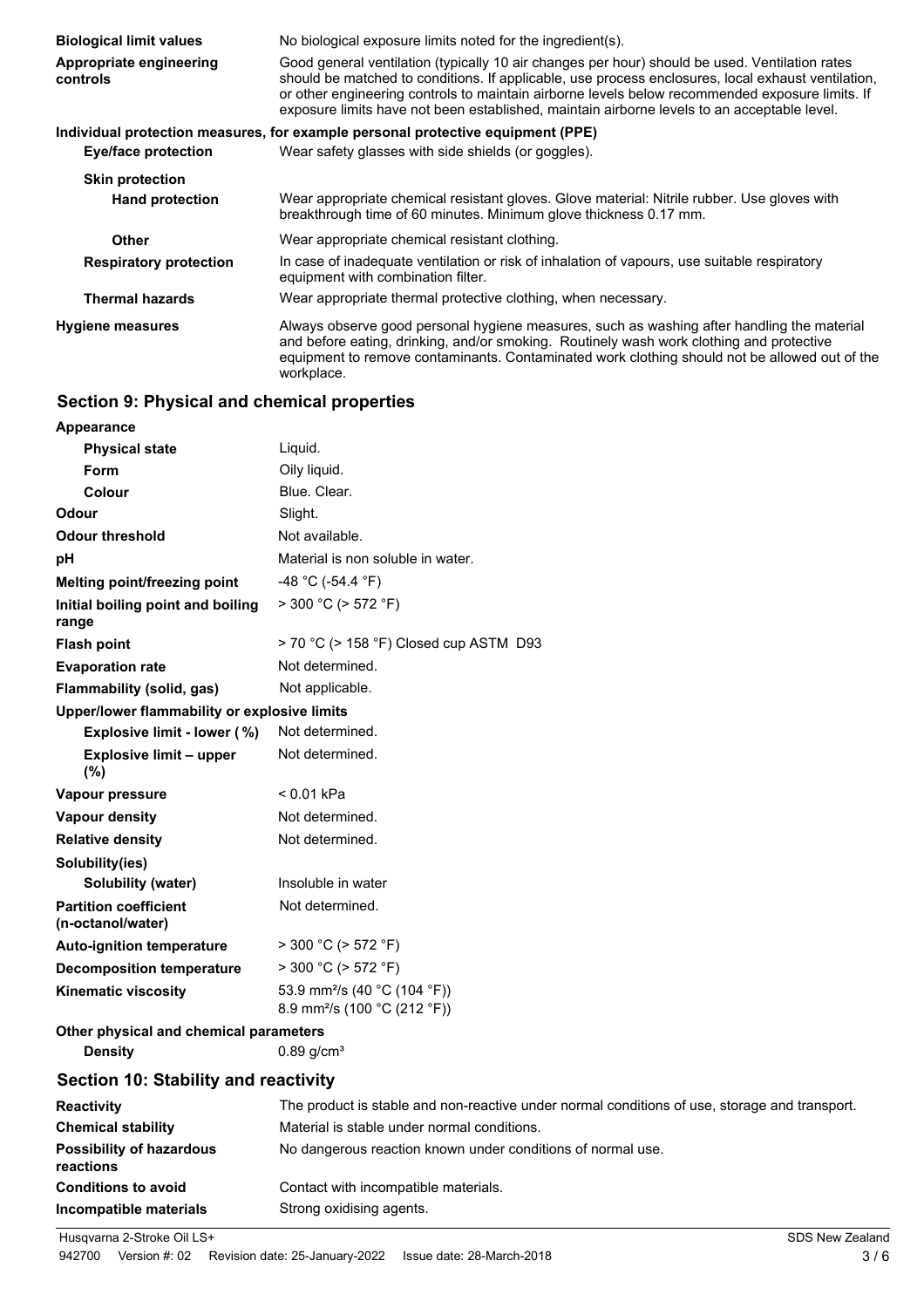# **Section 11: Toxicological information**

#### **Information on likely routes of exposure**

| <b>Inhalation</b>                                                                  | Prolonged inhalation may be harmful.                                                            |
|------------------------------------------------------------------------------------|-------------------------------------------------------------------------------------------------|
| <b>Skin contact</b>                                                                | Frequent or prolonged contact may defat and dry the skin, leading to discomfort and dermatitis. |
| Eye contact                                                                        | Direct contact with eyes may cause temporary irritation.                                        |
| Ingestion                                                                          | Expected to be a low ingestion hazard.                                                          |
| Symptoms related to the<br>physical, chemical and<br>toxicological characteristics | Direct contact with eyes may cause temporary irritation.                                        |

#### **Information on toxicological effects**

#### **Acute toxicity**

| <b>Components</b>                                     | <b>Species</b>                                                                                                                                                                                        | <b>Test Results</b>                        |  |
|-------------------------------------------------------|-------------------------------------------------------------------------------------------------------------------------------------------------------------------------------------------------------|--------------------------------------------|--|
|                                                       | Distillates (petroleum), hydrotreated heavy paraffinic (CAS 64742-54-7)                                                                                                                               |                                            |  |
| <b>Acute</b>                                          |                                                                                                                                                                                                       |                                            |  |
| Dermal                                                |                                                                                                                                                                                                       |                                            |  |
| LD50                                                  | Rabbit                                                                                                                                                                                                | > 5000 mg/kg                               |  |
| <b>Inhalation</b>                                     |                                                                                                                                                                                                       |                                            |  |
| Aerosol                                               |                                                                                                                                                                                                       |                                            |  |
| <b>LC50</b>                                           | Rat                                                                                                                                                                                                   | $> 5$ mg/l, 4 Hours                        |  |
| Oral                                                  |                                                                                                                                                                                                       |                                            |  |
| LD50                                                  | Rat                                                                                                                                                                                                   | > 5000 mg/kg                               |  |
| <b>Skin corrosion/irritation</b>                      | Prolonged skin contact may cause temporary irritation.                                                                                                                                                |                                            |  |
| Serious eye damage/eye<br>irritation                  | Direct contact with eyes may cause temporary irritation.                                                                                                                                              |                                            |  |
| <b>Respiratory irritation</b>                         | High mist concentrations may cause irritation of respiratory tract.                                                                                                                                   |                                            |  |
| <b>Respiratory or skin</b><br>sensitisation           |                                                                                                                                                                                                       |                                            |  |
| <b>Respiratory sensitisation</b>                      | Not a respiratory sensitiser.                                                                                                                                                                         |                                            |  |
| <b>Skin sensitisation</b>                             | This product is not expected to cause skin sensitisation.                                                                                                                                             |                                            |  |
| <b>Germ cell mutagenicity</b>                         | No data available to indicate product or any components present at greater than 0.1% are<br>mutagenic or genotoxic.                                                                                   |                                            |  |
| Carcinogenicity                                       | Not classifiable as to carcinogenicity to humans.                                                                                                                                                     |                                            |  |
| <b>ACGIH Carcinogens</b>                              |                                                                                                                                                                                                       |                                            |  |
| Mineral oil (CAS Various)                             | IARC Monographs. Overall Evaluation of Carcinogenicity                                                                                                                                                | A4 Not classifiable as a human carcinogen. |  |
| Mineral oil (CAS Various)                             | 3 Not classifiable as to carcinogenicity to humans.                                                                                                                                                   |                                            |  |
| <b>Reproductive toxicity</b>                          | This product is not expected to cause reproductive or developmental effects.                                                                                                                          |                                            |  |
| Specific target organ toxicity -<br>single exposure   | Not classified.                                                                                                                                                                                       |                                            |  |
| Specific target organ toxicity -<br>repeated exposure | Not classified.                                                                                                                                                                                       |                                            |  |
| <b>Aspiration hazard</b>                              | Not an aspiration hazard.                                                                                                                                                                             |                                            |  |
| <b>Narcotic effects</b>                               | No data available.                                                                                                                                                                                    |                                            |  |
| Chronic effects                                       | Prolonged and repeated contact with used oil may cause serious skin diseases, such as<br>dermatitis and skin cancer.                                                                                  |                                            |  |
| <b>Section 12: Ecological information</b>             |                                                                                                                                                                                                       |                                            |  |
| <b>Ecotoxicity</b>                                    | The product is not classified as environmentally hazardous. However, this does not exclude the<br>possibility that large or frequent spills can have a harmful or damaging effect on the environment. |                                            |  |
| <b>Components</b>                                     | <b>Species</b>                                                                                                                                                                                        | <b>Test Results</b>                        |  |
| <b>Aquatic</b>                                        | Distillates (petroleum), hydrotreated heavy paraffinic (CAS 64742-54-7)                                                                                                                               |                                            |  |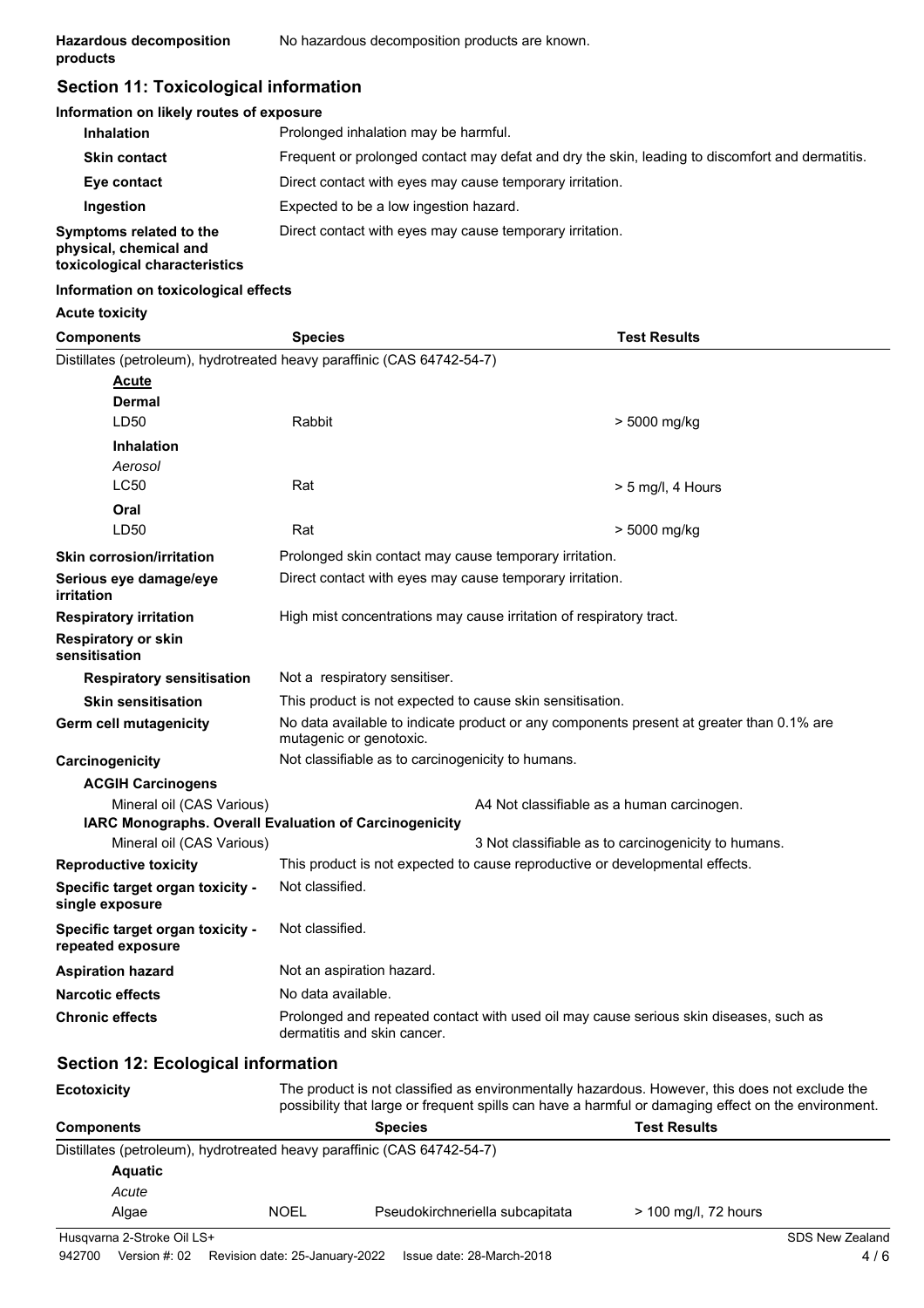| <b>Components</b>                                  |                                                                                                                                                                                                                     | <b>Species</b>                                                                | <b>Test Results</b>    |  |
|----------------------------------------------------|---------------------------------------------------------------------------------------------------------------------------------------------------------------------------------------------------------------------|-------------------------------------------------------------------------------|------------------------|--|
| Crustacea                                          | <b>EL50</b>                                                                                                                                                                                                         | Daphnia magna                                                                 | > 10000 mg/l, 48 hours |  |
| <b>Fish</b>                                        | LL50                                                                                                                                                                                                                | Pimephales promelas                                                           | > 100 mg/l, 96 hours   |  |
|                                                    |                                                                                                                                                                                                                     | Hydrocarbons, C10-C13, n-alkanes, isoalkanes, cyclics, < 2% aromatics (CAS -) |                        |  |
| <b>Aquatic</b>                                     |                                                                                                                                                                                                                     |                                                                               |                        |  |
| Acute                                              |                                                                                                                                                                                                                     |                                                                               |                        |  |
| Algae                                              | EC50                                                                                                                                                                                                                | Green algae (Selenastrum<br>capricornutum)                                    | > 1000 mg/l, 3 days    |  |
|                                                    | <b>LC50</b>                                                                                                                                                                                                         | Green algae (Selenastrum<br>capricornutum)                                    | > 1000 mg/l, 3 days    |  |
| Crustacea                                          | EC50                                                                                                                                                                                                                | Water flea (Daphnia magna)                                                    | > 1000 mg/l, 2 days    |  |
| Fish                                               | <b>LC50</b>                                                                                                                                                                                                         | Rainbow trout                                                                 | > 1000 mg/l, 4 days    |  |
| Persistence and degradability                      |                                                                                                                                                                                                                     | The product is expected to be biodegradable.                                  |                        |  |
| <b>Bioaccumulative potential</b>                   |                                                                                                                                                                                                                     | No data available.                                                            |                        |  |
| <b>Mobility in soil</b>                            |                                                                                                                                                                                                                     | No data available.                                                            |                        |  |
| Other adverse effects                              |                                                                                                                                                                                                                     | Oil spills are generally hazardous to the environment.                        |                        |  |
| <b>Section 13: Disposal considerations</b>         |                                                                                                                                                                                                                     |                                                                               |                        |  |
| <b>Disposal methods</b>                            | Collect and reclaim or dispose in sealed containers at licensed waste disposal site. Dispose of<br>contents/container in accordance with local/regional/national/international regulations.                         |                                                                               |                        |  |
| <b>Residual waste</b>                              | Dispose in accordance with local regulations. Empty containers or liners may retain some product<br>residues. This material and its container must be disposed of in a safe manner (see: Disposal<br>instructions). |                                                                               |                        |  |
| <b>Contaminated packaging</b>                      | Since emptied containers may retain product residue, follow label warnings even after container is<br>emptied. Empty containers should be taken to an approved waste handling site for recycling or<br>disposal.    |                                                                               |                        |  |
| Special precautions to be<br>taken during disposal |                                                                                                                                                                                                                     | Dispose in accordance with all applicable regulations.                        |                        |  |

**Method of disposal that should** None known. **not be used**

# **Section 14: Transport information**

### **IATA**

Not regulated as dangerous goods.

### **IMDG**

Not regulated as dangerous goods.

**Transport in bulk according to** Not established. **Annex II of MARPOL 73/78 and the IBC Code**

## **Section 15: Regulatory information**

**Applicable regulations**

New Zealand Code of Practice for the Preparation of Safety Data Sheets (SDS) [No. HSNO CoP 8-1 09-06]. HSNO - Lubricants (Combustible) Group Standard 2017 [HSR002602]

**New Zealand Inventory of Chemicals (NZIoC): Registration status**

|                           | Distillates (petroleum), hydrotreated heavy paraffinic May be used as a single component chemical under an |
|---------------------------|------------------------------------------------------------------------------------------------------------|
| (CAS 64742-54-7)          | appropriate group standard                                                                                 |
| Mineral oil (CAS Various) | May be used as a single component chemical under an                                                        |
|                           | appropriate group standard                                                                                 |

# **Section 16: Other information**

**References**

ECHA CHEM IARC Monographs. Overall Evaluation of Carcinogenicity ECHA: European Chemical Agency.

# **Issued by**

Not available.

### **Prepared by**

Not available.